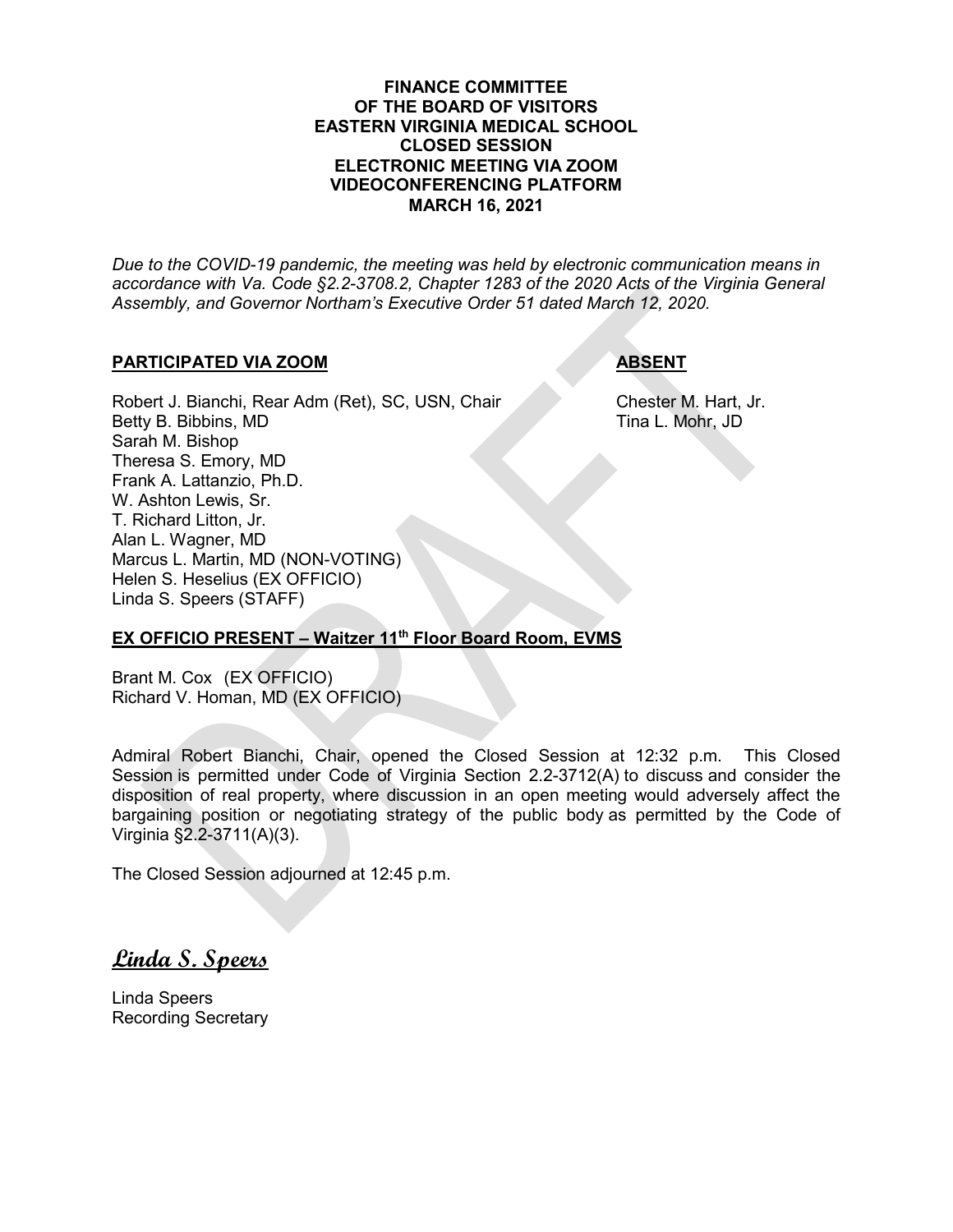#### **FINANCE COMMITTEE OF THE BOARD OF VISITORS EASTERN VIRGINIA MEDICAL SCHOOL RETURN TO REGULAR SESSION VIRTUAL MEETING VIA ZOOM VIDEOCONFERENCING PLATFORM MARCH 16, 2021**

*Due to the COVID-19 pandemic, the meeting was held by electronic communication means in accordance with Va. Code §2.2-3708.2, Chapter 1283 of the 2020 Acts of the Virginia General Assembly, and Governor Northam's Executive Order 51 dated March 12, 2020.*

### **PARTICIPATED VIA ZOOM ABSENT**

Robert J. Bianchi, Rear Adm (Ret), SC, USN, Chair Chester M. Hart, Jr. Betty B. Bibbins, MD Tina L. Mohr, JD Sarah M. Bishop Theresa S. Emory, MD Frank A. Lattanzio, Ph.D. W. Ashton Lewis, Sr. T. Richard Litton, Jr. Alan L. Wagner, MD Marcus L. Martin, MD (NON-VOTING) Helen S. Heselius (EX OFFICIO) Linda S. Speers (STAFF)

### **EX OFFICIO PRESENT – Waitzer 11th Floor Board Room, EVMS**

Brant M. Cox (EX OFFICIO) Richard V. Homan, MD (EX OFFICIO)

Admiral Robert Bianchi, Chair, opened this Return to Regular session at 12:46 p.m.

Upon a motion duly made and seconded, the Committee certified by roll call vote that to the best of each member's knowledge, only public business matters lawfully exempted from open meeting requirements that were identified in the motion authorizing the Closed Session were heard, discussed, or considered in Closed Session. The roll call vote was unanimous from the following Committee members: Rear Admiral Robert Bianchi – Yes; Dr. Betty Bibbins – Yes; Ms. Sarah Bishop – Yes; Dr. Terri Emory – Yes; Dr. Frank Lattanzio – Yes; Mr. Ashton Lewis – Yes; Mr. T. Richard Litton – Yes; and Dr. Alan Wagner - Yes.

Upon a motion duly made and seconded, the Committee voted by roll call vote to recommend that the Board of Visitors approve the delegation of authority to EVMS senior management to pursue the sale of the Smith Rogers Hall building and land in accordance with the terms and conditions discussed during the Closed Session. The roll call vote was unanimous from the following Committee members: Rear Admiral Robert Bianchi – Yes; Dr. Betty Bibbins – Yes; Ms. Sarah Bishop – Yes; Dr. Terri Emory – Yes; Dr. Frank Lattanzio – Yes; Mr. Ashton Lewis – Yes; Mr. T. Richard Litton – Yes; and Dr. Alan Wagner - Yes.

With no further business to discuss, Admiral Bianchi adjourned the meeting at 12:49 p.m.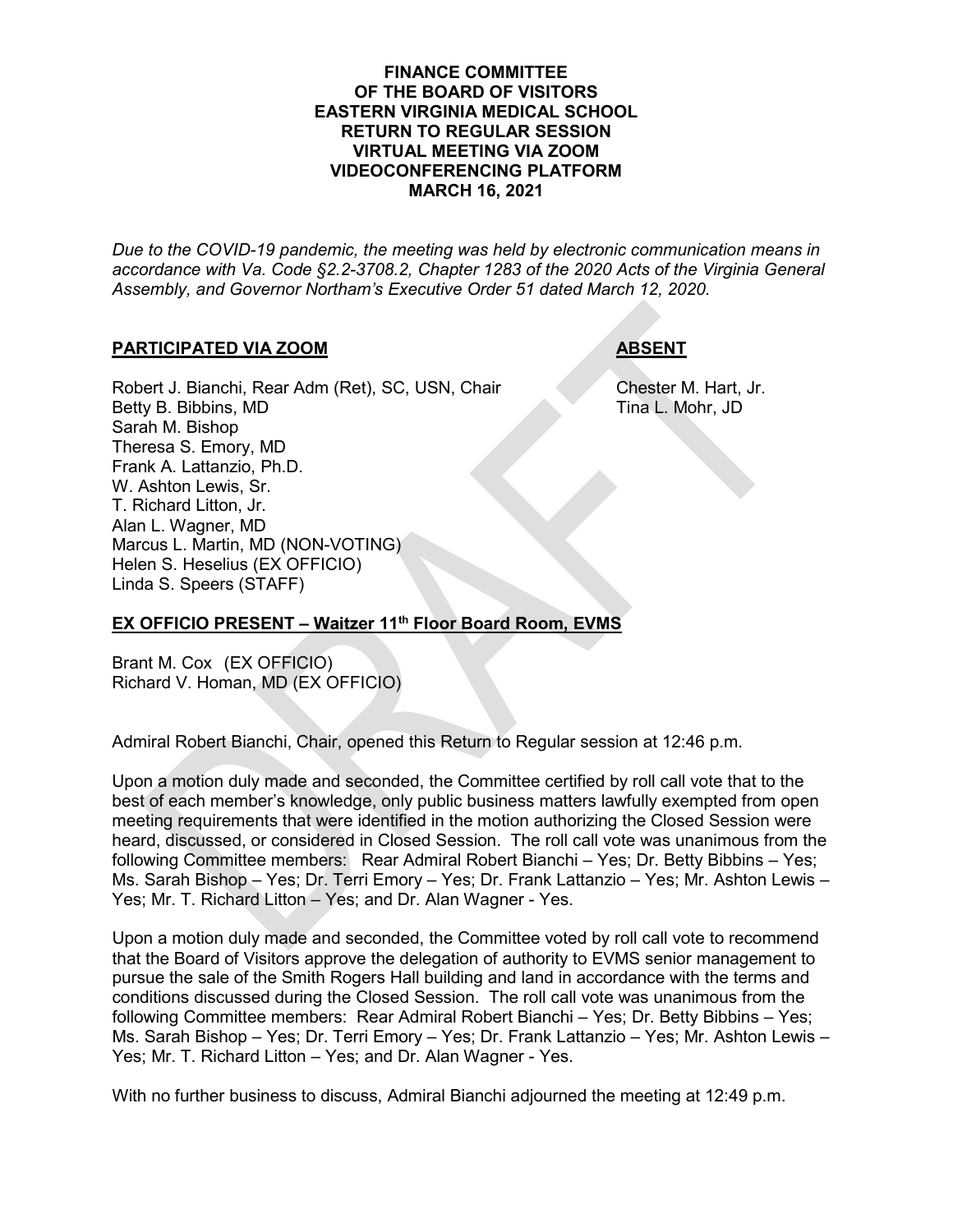The next meeting of the Finance Committee will be on **Tuesday, May 18, 2021 at 9:00 a.m. This special meeting will be held to review the FY 2022 Preliminary Operating Budget. The location will be determined at a later date.**

**Linda S. Speers**

Linda Speers Recording Secretary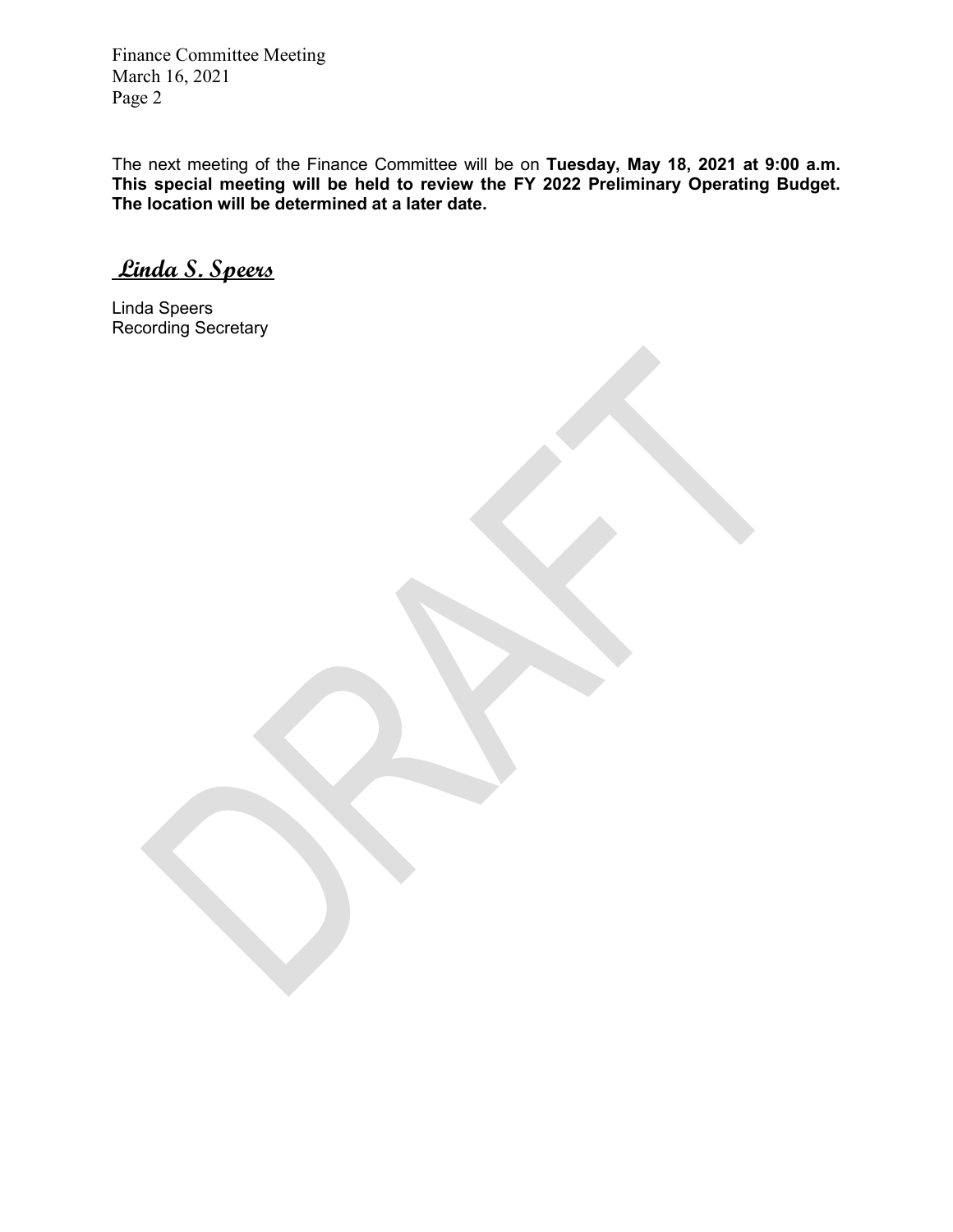# **FINANCE COMMITTEE OF THE BOARD OF VISITORS EASTERN VIRGINIA MEDICAL SCHOOL ELECTRONIC MEETING VIA ZOOM VIDEOCONFERENCING PLATFORM MARCH 16, 2021 12:00 P.M.**

*Due to the COVID-19 pandemic, the meeting was held by electronic communication means in accordance with Va. Code §2.2-3708.2, Chapter 1283 of the 2020 Acts of the Virginia General Assembly, and Governor Northam's Executive Order 51 dated March 12, 2020.*

### **PARTICIPATED VIA ZOOM ABSENT**

Robert J. Bianchi, Rear Adm (Ret), SC, USN, Chair Chester M. Hart, Jr.<br>Betty B. Bibbins, MD Tina L. Mohr, JD Betty B. Bibbins, MD Sarah M. Bishop Theresa S. Emory, MD Frank A. Lattanzio, Ph.D. W. Ashton Lewis, Sr. T. Richard Litton, Jr. Alan L. Wagner, MD Marcus L. Martin, MD (NON-VOTING) Helen S. Heselius (EX OFFICIO) Kurt E. Stauder, DPH (EX OFFICIO) Camille L. Endres (STAFF) Linda S. Speers (STAFF)

# **EX OFFICIO PRESENT – Waitzer 11th Floor Board Room, EVMS**

Brant M. Cox (EX OFFICIO) Richard V. Homan, MD (EX OFFICIO)

### **CALL TO ORDER**

Admiral Robert Bianchi, Chair, opened the electronic meeting of the Finance Committee at 12:07 p.m. after noting a quorum was present.

### **APPROVAL OF MINUTES**

Upon a motion made and seconded, the minutes of the December 15, 2020 Finance Committee meeting were unanimously approved as distributed by roll call vote: Rear Admiral Robert Bianchi – Yes; Dr. Betty Bibbins – Yes; Ms. Sarah Bishop – Yes; Dr. Terri Emory – Yes; Dr. Frank Lattanzio – Yes; Mr. Ashton Lewis – Yes; Mr. T. Richard Litton – Yes; and Dr. Alan Wagner - Yes.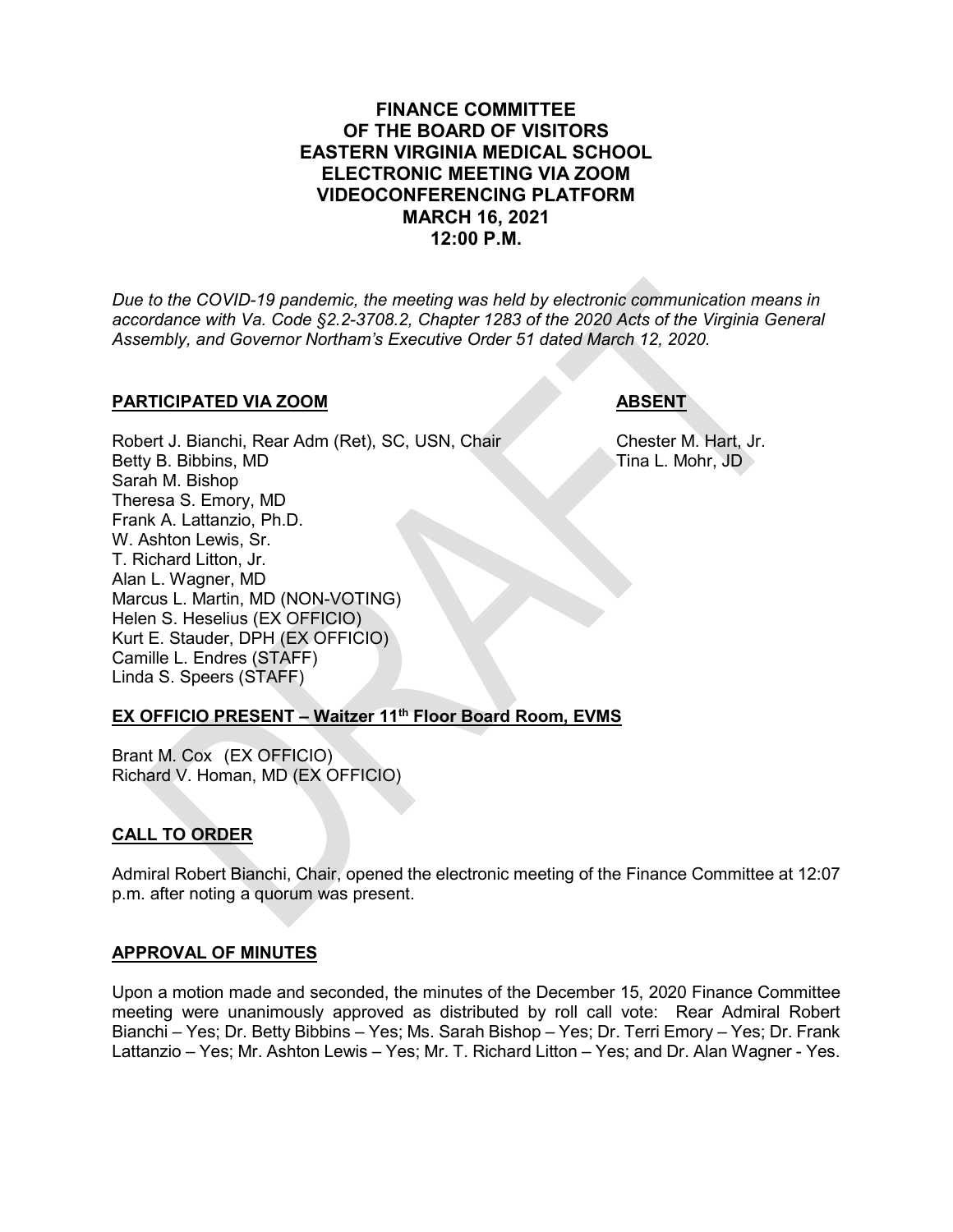#### **FINANCE REPORT**

#### **January 2021**

Ms. Camille Endres reported the January net excess is \$11.5 million. The Core net excess is \$4.8 million, mostly due to positive variances in salary and fringe savings from vacant positions, offset by transfers from EVMS Reserves for unfilled positions. Other positive variances include clinical enterprises 20%, facilities and administrative cost recoveries, and catering services and travel due to COVID, offset by a negative variance in standardized patient revenues, also due to COVID, investment income and telecommunications.

Ms. Endres reported that Sponsored Research had a net loss of -\$.4 million. Salary and wages are more than budget due to CONRAD receiving new awards that were not budgeted.

Ms. Endres noted that Department Reserves has a \$5.0 million positive variance, mostly due to better than budgeted revenue from affiliated hospitals, EVMS Foundation Endowed Support and Clinical 20%. She stated there is also a cost savings in salary and fringes and lower than budgeted transfers from EVMS Reserves.

Ms. Endres stated that the EVMS Reserves net excess of \$1.1 million is mainly due to less than budgeted spending on various projects. She reported that Property, Plant and Equipment had a net excess of \$942,000 mostly due to a timing issue of capital equipment funding approved last year and purchased this year.

All bond covenants were met for January.

#### **BUDGET TIMELINE – FY 2022**

Mrs. Heselius reviewed the timeline for the development of the FY 2022 budget. She advised the Committee that there will be a special Finance Committee meeting on May 18, 2021 at 9:00 a.m., at which time the preliminary budget will be reviewed in detail. Any changes to the budget between that meeting and the June meeting will be discussed at the June 15, 2021 meeting. At that meeting, the Finance Committee will be asked to approve the FY 2022 budget and recommend that the Board of Visitors approve it at their meeting later that day.

#### **2021 BOND ISSUE**

Ms. Helen Heselius stated that at the last meeting, the Board of Visitors approved increasing the Series 2021 bond issue from \$10 million bond issue to \$18 million. This amount included rollover from the 2018 debt of almost \$4 million and additional funding of \$4 million due to increase of scope of the Hague Club apartments renovation project. She reported Management, working with a financial consultant hired for the 2021 bond issuance, renegotiated the terms of the Series 2006 debt that has a rate of 2.95%, a balance of almost \$5 million and 7 years remaining. The debt interest rate was scheduled to reset in November 2021 with a rate floor of 2.75%. TowneBank has agreed to allow the rate to reset now and remove the floor. Management expects the savings to be over \$100,000. Ms. Heselius reviewed the Resolution that was prepared by Bond Counsel with the Committee.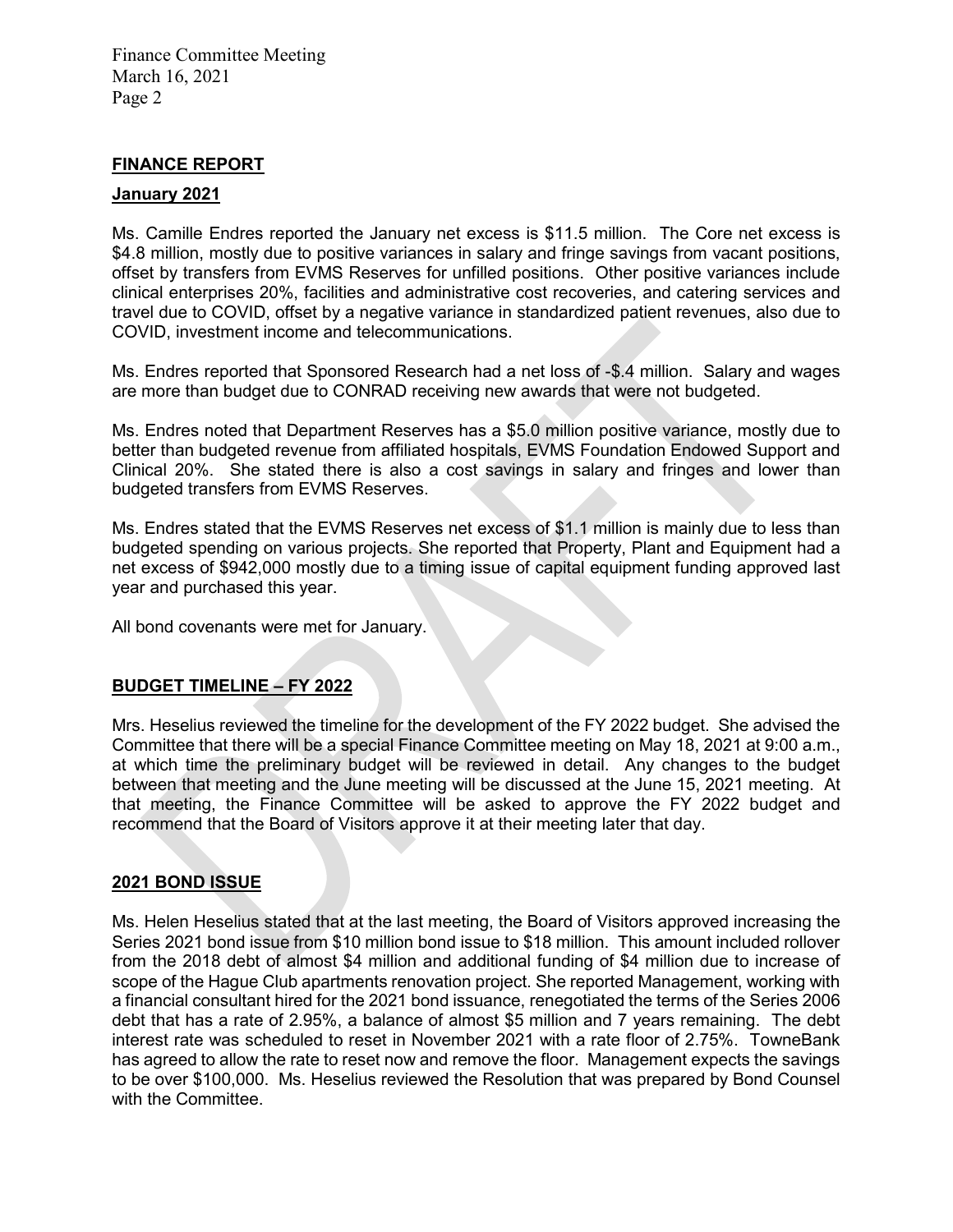Admiral Bianchi asked for a motion to approve the Resolution as it was distributed to the Committee in Boardbooks. Upon a motion made and seconded, the Finance Committee, by roll call vote, recommends the following:

**ACTION: Upon recommendation of staff, the Finance Committee does hereby recommend to the Board of Visitors of the Eastern Virginia Medical School approval of the attached Resolution of the Board of Visitors of the Eastern Virginia Medical School Modifying its 2020 Official Intent Resolution, Authorizing the Modification and/or Refunding of Certain Previously Issued General Revenue Bonds, and Authorizing the Issuance of 2021 General Revenue Bonds. Further, the Committee respectfully requests the Board of Visitors to consider this matter at their next board meeting on March 16, 2021.**

Approval was obtained by roll call vote from the following Board Members: Rear Admiral Robert Bianchi – Yes; Dr. Betty Bibbins – Yes; Ms. Sarah Bishop – Yes; Dr. Terri Emory – Yes; Dr. Frank Lattanzio – Yes; Mr. T. Richard Litton – Yes; and Dr. Alan Wagner – Yes; Mr. Ashton Lewis Abstain.

### **EVMS MEDICAL GROUP UPDATE**

Dr. Kurt Stauder reported the Clinical Enterprise net excess for the seven month period ending January 2021 is \$8.8 million, which is \$2.7 million better than budget and \$4.2 million better than the prior year. He stated this is mainly attributed to \$2.2 million of lower expenses and \$2 million of additional PSPP revenue due to COVID. He stated that only one department is running a negative balance, and that department has implemented an action plan to break even by yearend. Dr. Stauder reported the total revenue of \$45 million is \$1.4 million better than budget and prior year. This positive variance is due to increased net patient revenue and greater PSPP revenue, in spite of lower contractual revenue. He stated that the DMAS representatives have indicated an expectation of continued increased funding through June 30, 2021. Dr. Stauder stated that the patient gross revenue of \$72 million is below budget and is below prior year, however, the patient encounters are up by .3%. This is offset by operating expenses savings mainly due to vacancies in provider and staff positions.

### **NEW BUSINESS**

Admiral Bianchi announced it would be necessary to hold a Closed Session as permitted under Code of Virginia Section 2.2-3712(A) to discuss and consider the disposition of real property, where discussion in an open meeting would adversely affect the bargaining position or negotiating strategy of the public body as permitted by the Code of Virginia §2.2-3711(A)(3).

Accordingly, upon a motion made and seconded, the Committee voted unanimously to adjourn the regular session and convene the Closed Session.

Approval was obtained by roll call vote from the following Committee members: Rear Admiral Robert Bianchi – Yes; Dr. Betty Bibbins – Yes; Ms. Sarah Bishop – Yes; Dr. Terri Emory – Yes; Dr. Frank Lattanzio – Yes; Mr. Ashton Lewis – Yes; Mr. T. Richard Litton – Yes; and Dr. Alan Wagner – Yes.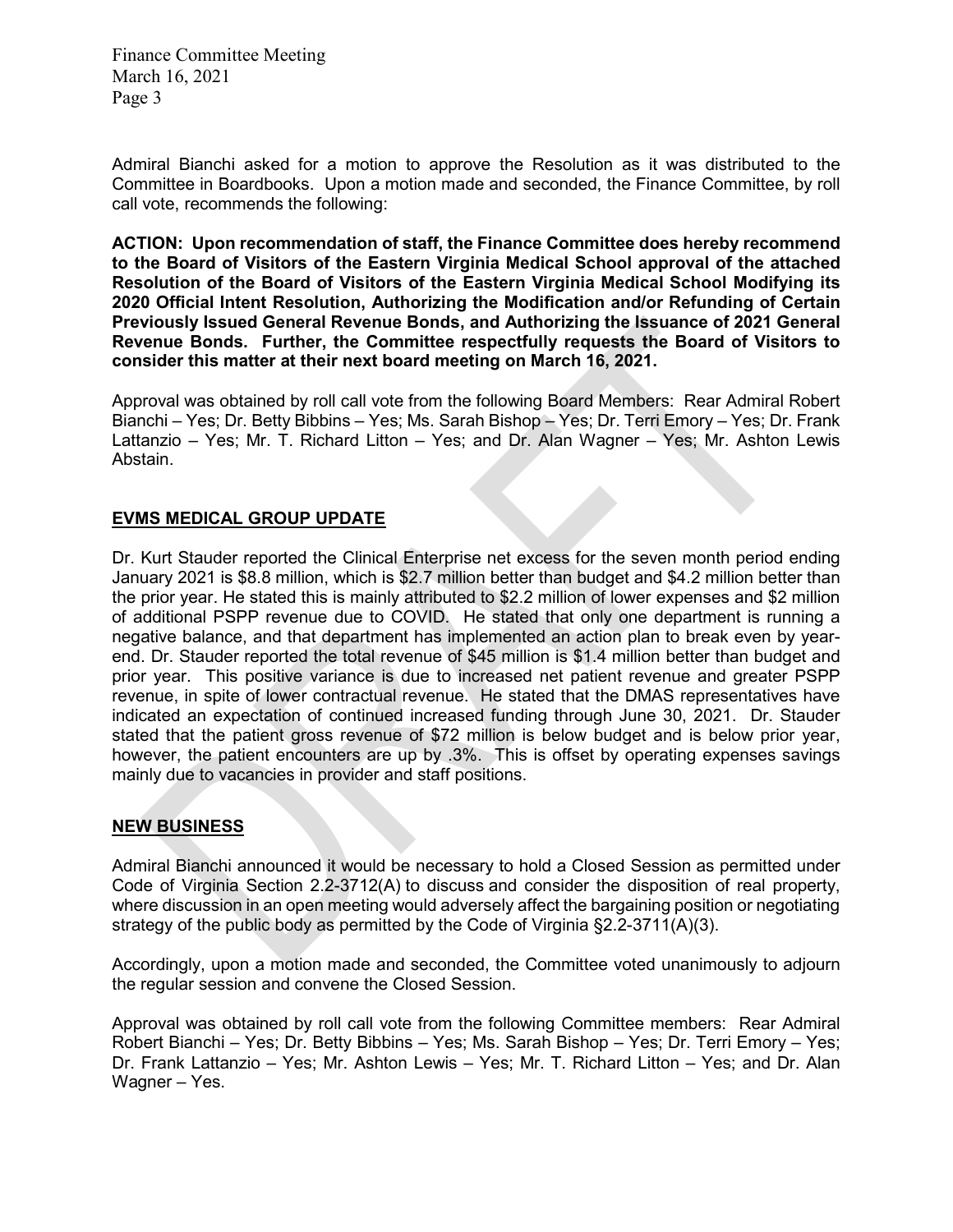# **ADJOURNMENT**

The meeting was adjourned at 12:31 p.m.

**Linda S. Speers**

Linda Speers Recording Secretary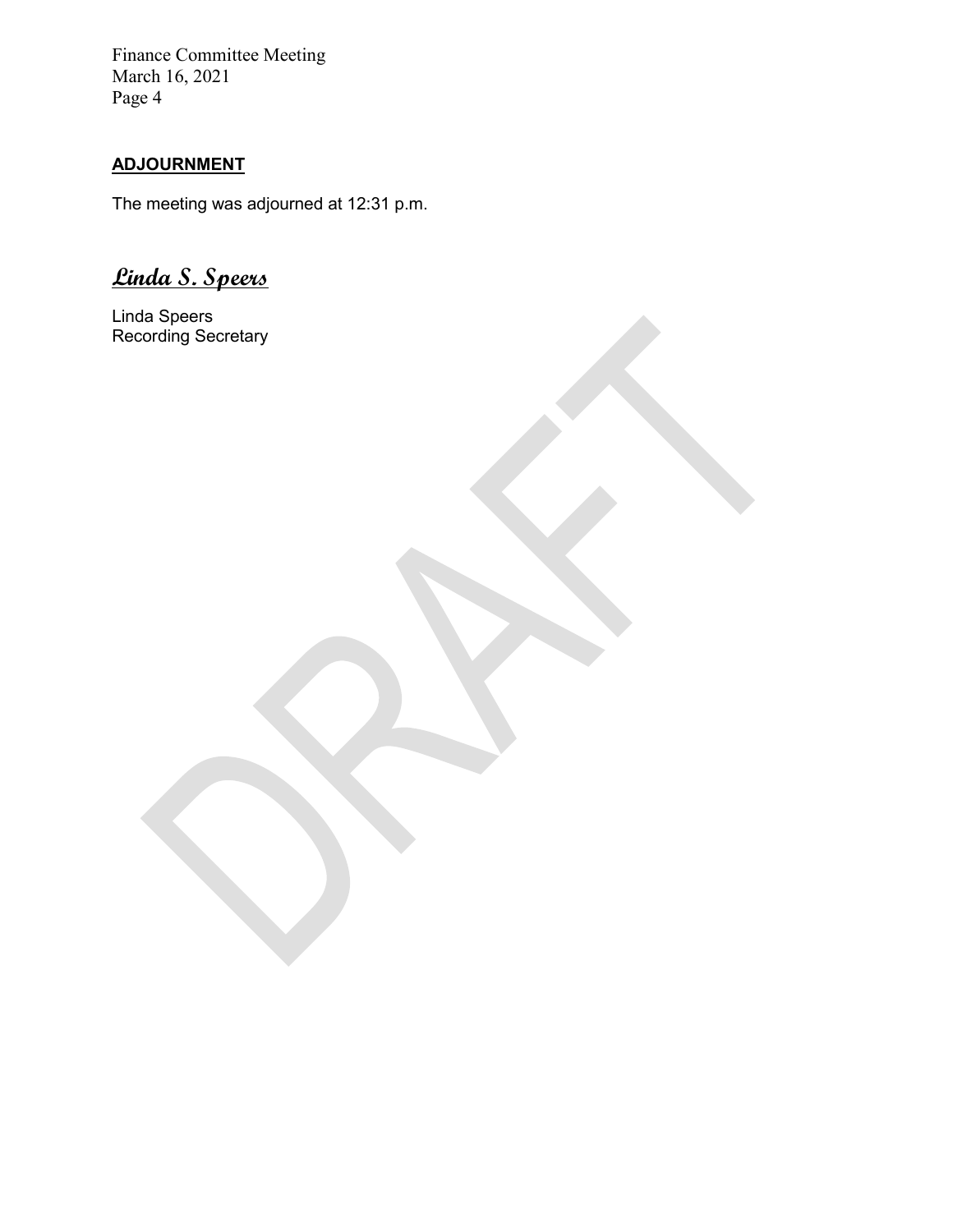## **RESOLUTION OF THE BOARD OF VISITORS OF THE EASTERN VIRGINIA MEDICAL SCHOOL MODIFYING ITS 2020 OFFICIAL INTENT RESOLUTION, AUTHORIZING THE MODIFICATION AND/OR REFUNDING OF CERTAIN PREVIOUSLY ISSUED GENERAL REVENUE BONDS, AND AUTHORIZING THE ISSUANCE OF 2021 GENERAL REVENUE BONDS**

**WHEREAS**, pursuant to that certain Resolution adopted on March 10, 2020 (the "2020 Reimbursement Resolution"), the Board of Visitors (the "Board") of the Eastern Virginia Medical School ("EVMS") declared its official intent to reimburse, from the proceeds of tax-exempt revenue bonds or other indebtedness to be incurred after the date of the 2020 Reimbursement Resolution, expenditures to be incurred for various capital projects consisting of (i) construction, renovation, furnishing and equipping of Andrews Hall (the "Andrews Hall Project"), (ii) construction, renovation, furnishing and equipping of Brickell Medical Sciences Library ("Brickell Library Project"), (iii) construction, renovation, furnishing and equipping of Lewis Hall (the "Lewis Hall Project"), and (iv) the acquisition, construction, renovation, furnishing and equipping of Hague Club Apartments (the "Hague Club Project" and collectively with the Andrews Hall Project, the Brickell Library Project and the Lewis Hall Project, the "Project"); and

**WHEREAS**, the Board initially estimated the aggregate costs of the Project would not exceed \$10,000,000, with a portion of such costs to be paid by EVMS incurring long-term indebtedness in the form of tax-exempt revenue bonds (the "EVMS Bonds"); and

**WHEREAS**, EVMS Staff and consultants have now estimated that the total costs of the Project, including expenses of planning and implementing the Project and the issuance and financing costs of tax-exempt bonds, will require an additional issuance of EVMS Bonds in a principal amount not to exceed \$18,000,000, and the Board desires to update and modify the 2020 Reimbursement Resolution to clarify that the maximum principal amount of the EVMS Bonds to be issued with respect to the Project is \$18,000,000, the proceeds of which may be used to pay costs of the Project directly or to reimburse EVMS for expenditures previously made; and

**WHEREAS**, the Board desires to authorize the issuance of an additional series of EVMS Bonds (as further described below, the "2021 Bonds") for the continued financing of the Project; and

**WHEREAS**, EVMS has also previously issued its General Revenue Bond, Series 2018 (the "2018 Bond"), to Truist Bank (formerly known as SunTrust Bank) or a related affiliate (the "2018 Lender") to finance various capital projects, including but not limited to a portion of the Project, and related issuance and financing costs; and

**WHEREAS**, as it is contemplated that the remainder of the financing of the Project will be provided through the issuance of the 2021 Bonds, and approximately \$6,000,000 of the 2018 Bond has been drawn, the Board desires to provide for the pro rata amortization of such amount under the terms and conditions of the 2018 Bond and, contingent upon the issuance of the 2021 Bonds, to close off any further new money draws under the 2018 Bond; and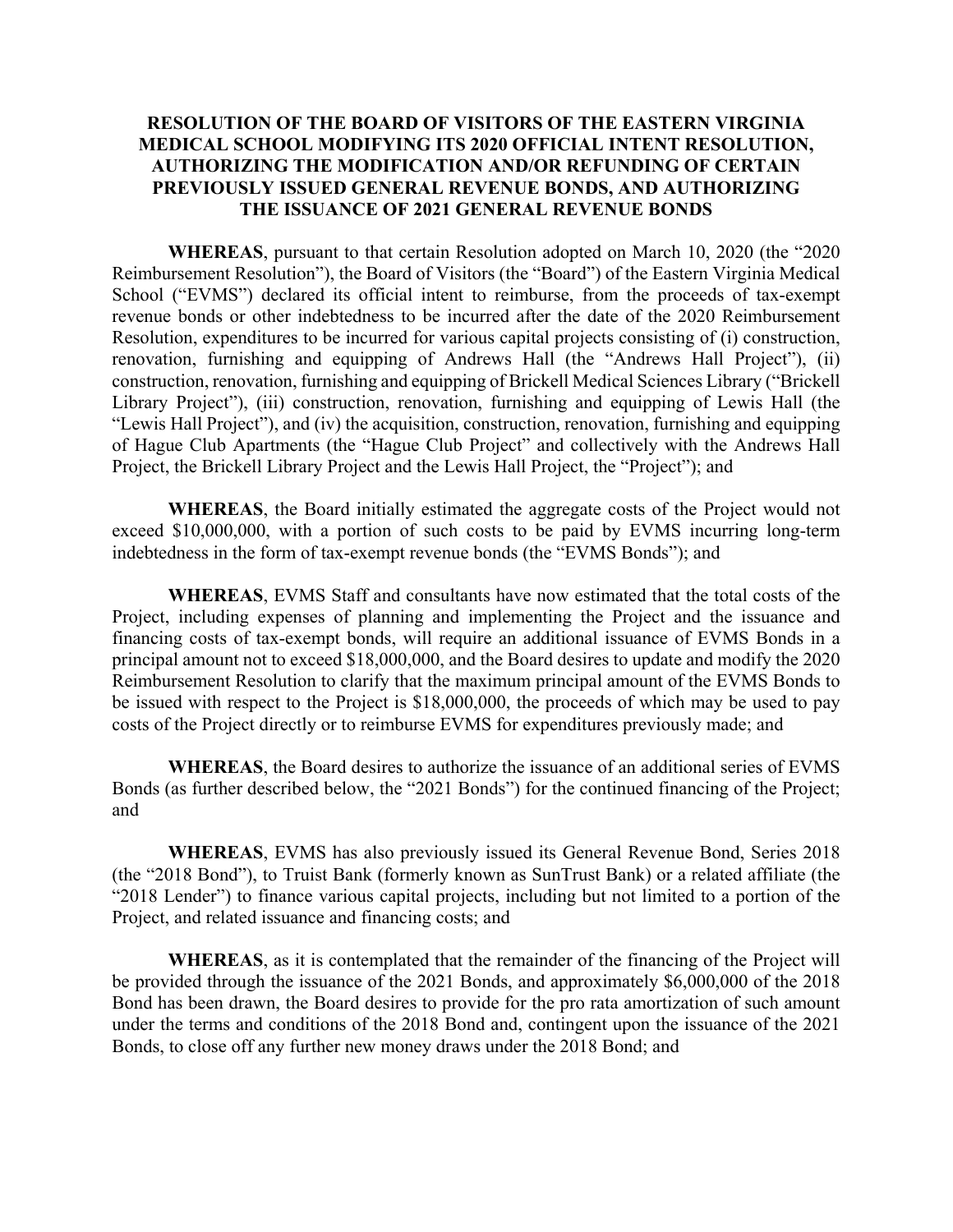**WHEREAS**, the Board deems it to be in the best interests of EVMS to authorize an Ad-Hoc Bond Financing Committee (the "Committee"), hereinafter appointed, to solicit proposals for the continued financing of the Project, to approve the specific terms of the 2021 Bonds and the other documents and instruments to be executed by EVMS in connection with EVMS' financing of the Project, to approve the specific terms of the modification and/or refunding of the 2018 Bond with the 2018 Lender, and generally to take such actions and approve such agreements as may be necessary to finalize the terms of the 2021 Bonds and the modification and/or refunding of the 2018 Bond; and

**WHEREAS**, EVMS has also previously issued its General Revenue Bond, Series 2006, as amended in 2011 (the "2006 Bond") to Towne Bank (the "2006 Lender") to finance various capital projects and related issuance and financing costs; and

**WHEREAS**, the Board desires to authorize the specific terms of the modification and/or refunding of the 2006 Bond, including approving the interest rates and maturities of refunding bonds (including any modified and reissued bonds, the "2006 Bond Refunding Bonds") so long as (i) the true interest cost of any 2006 Bond Refunding Bonds, taking into account any applicable original issue discount ("OID"), does not exceed 2.40% per annum initially (and thereafter such rate or rates as shall be determined by the terms of any 2006 Bond Refunding Bonds, which rates may be fixed or floating or periodically reset), (ii) the final maturity of any 2006 Bond Refunding Bonds does not exceed the final maturity date of the 2006 Bond, (iii) the average maturity of any 2006 Bond Refunding Bonds does not exceed the average maturity of the 2006 Bond, and (iv) the maximum principal amount of any 2006 Bond Refunding Bonds does not exceed the principal amount of the 2006 Bond (the "Modification Terms"); and

**WHEREAS**, as described by EVMS Staff, EVMS and the 2006 Lender have agreed to amend the 2006 Bond and approve the related 2006 Modifications Supplemental Indenture (as hereinafter defined) in order to revise the interest rate on the 2006 Bond; and

**WHEREAS**, on March 12, 2020, Governor Northam issued Executive Order Fifty-One declaring a state of emergency pursuant to Section 44-146.17 of the Code of Virginia of 1950, as amended (the "Virginia Code") to help the Commonwealth of Virginia (the "Commonwealth") better respond to the threat posed by the COVID-19 virus pandemic; and

**WHEREAS**, the reconvened session of the 2020 Virginia General Assembly adopted amendments to the budget bill proposed by Governor Northam allowing any public body, including any state, local, regional or regulatory board, to meet by electronic communication means without a quorum of the public body or any member of the governing body physically assembled at one location when the Governor has declared a state of emergency in accordance with Section 44-146.17 of the Virginia Code provided (i) the nature of the declared emergency makes it impracticable or unsafe for the public body or governing board to assemble in a single location; (ii) the purpose of the meeting is to discuss or transact the business statutorily required or necessary to continue operations of the public body and the discharge of its lawful purpose, duties and responsibilities; (iii) the public body makes available a recording or transcript of the meeting on its website in accordance with certain time frames set forth in Sections 2.2-3707 and 2.2-3701.1 of the Virginia Code; (iv) public notice, where required, is given using the best available method given the nature of the emergency; (v) arrangements are made for public access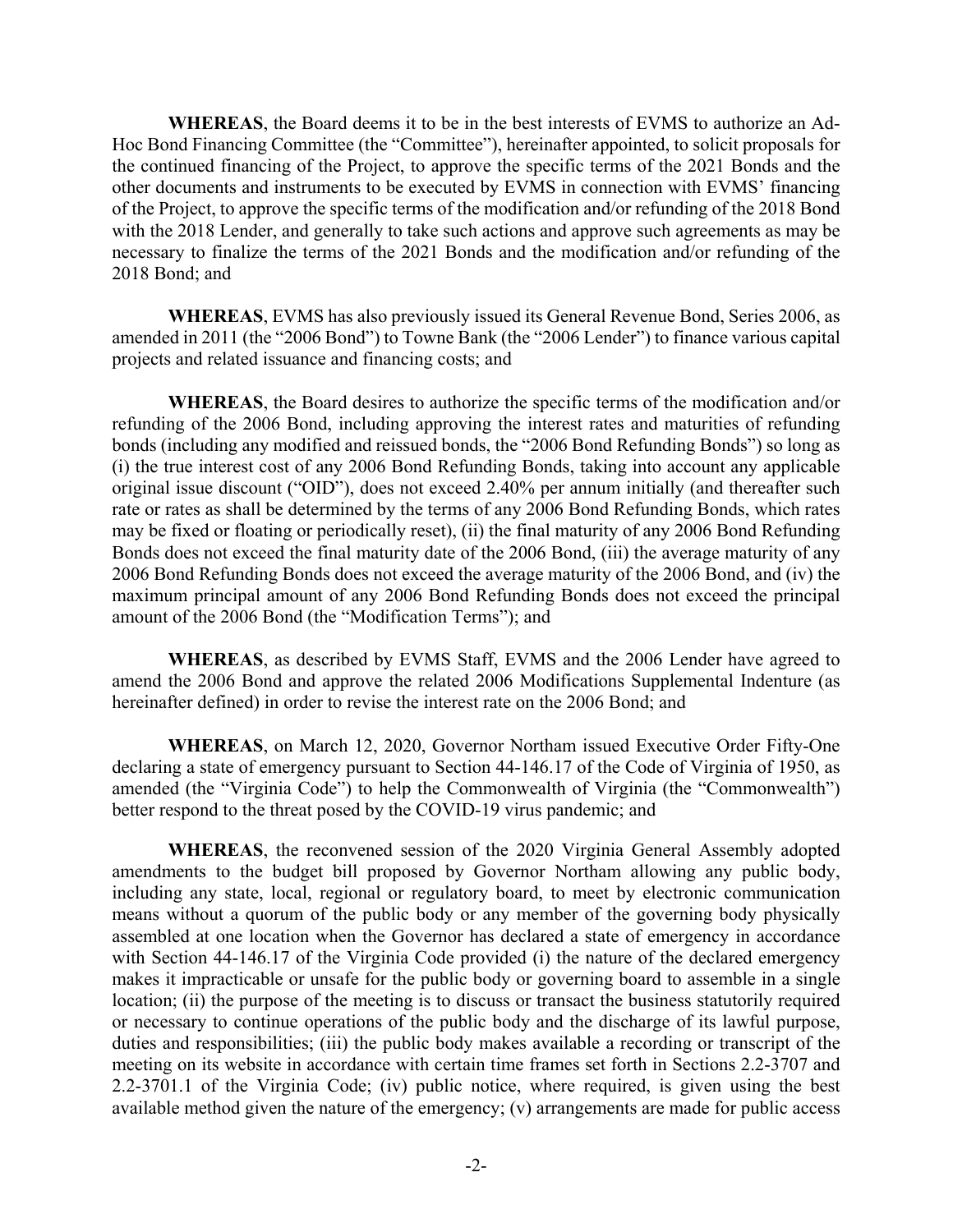to the meeting through electronic means, and if the means of communication allow, to provide an opportunity for public comment; and (vi) the minutes of the meeting specify the nature of the emergency, the fact that the meeting was held by electronic communications and the type of electronic communications by which the meeting was held; and

**WHEREAS**, the nature of the Governor's declaration of emergency arising from the COVID-19 pandemic and related social distancing measures implemented by the Governor to mitigate the spread of COVID-19 make it impracticable or unsafe for the Board to assemble in a single location to meet; and

**WHEREAS**, the Board is meeting to discuss and transact the business of the Board, and the Board deems it necessary to meet by electronic communications without physical assembly of members of the Board; and

**WHEREAS**, accommodations have been made for public notice of, and public access to, the meeting as required by the aforementioned electronic meeting requirements.

# **NOW, THEREFORE, BE IT RESOLVED BY THE BOARD OF VISITORS OF EVMS:**

1. The recitals are incorporated in, and made a part of, these Resolutions.

2. The 2020 Reimbursement Resolution is hereby updated and modified to clarify that the maximum principal amount of EVMS Bonds expected to be issued with respect to the continued financing of the Project is \$18,000,000. All other provisions of the 2020 Reimbursement Resolution not amended hereby are hereby ratified and confirmed.

3. The issuance by EVMS of its General Revenue Bonds, Series 2021 (the "2021 Bonds") in a principal amount not to exceed \$18,000,000, in order to finance all or a portion of the costs of the Project, is hereby approved. As the interest rates and maturity dates of the 2021 Bonds will not be determined until after solicitation and receipt by EVMS of bids or proposals from financial institutions for the purchase thereof, a majority of the Committee is hereby authorized to approve such interest rates and maturities, so long as (i) without regard to any interest rate hedge agreement or agreements, the true interest cost, taking into account any applicable original issue discount ("OID"), does not exceed 4.00% per annum initially (and thereafter such rate or rates as shall be determined by the terms of the 2021 Bonds, which rates may be fixed or floating or periodically reset), (ii) the final maturity of the 2021 Bonds does not exceed thirty (30) years from the date thereof, and (iii) the maximum principal amount of the 2021 Bonds does not exceed \$18,000,000. The 2021 Bonds may have optional and/or mandatory redemption provisions, mandatory tender and remarketing provisions and other terms and may be sold either publicly or privately upon such conditions, including costs of issuance not to exceed 2% of the principal amount of the 2021 Bonds, as may be further approved by the Committee. The execution and delivery by the Rector, the President or the Vice President for Administration and Finance of EVMS, any of whom may act (each, an "Authorized Officer"), of the other documents and instruments to be executed by EVMS in connection with the financing of the Project (the "Financing Documents") shall constitute conclusive evidence of the Committee's approval of such principal amount, interest rates, final maturity, terms of sale and costs of issuance, subject to the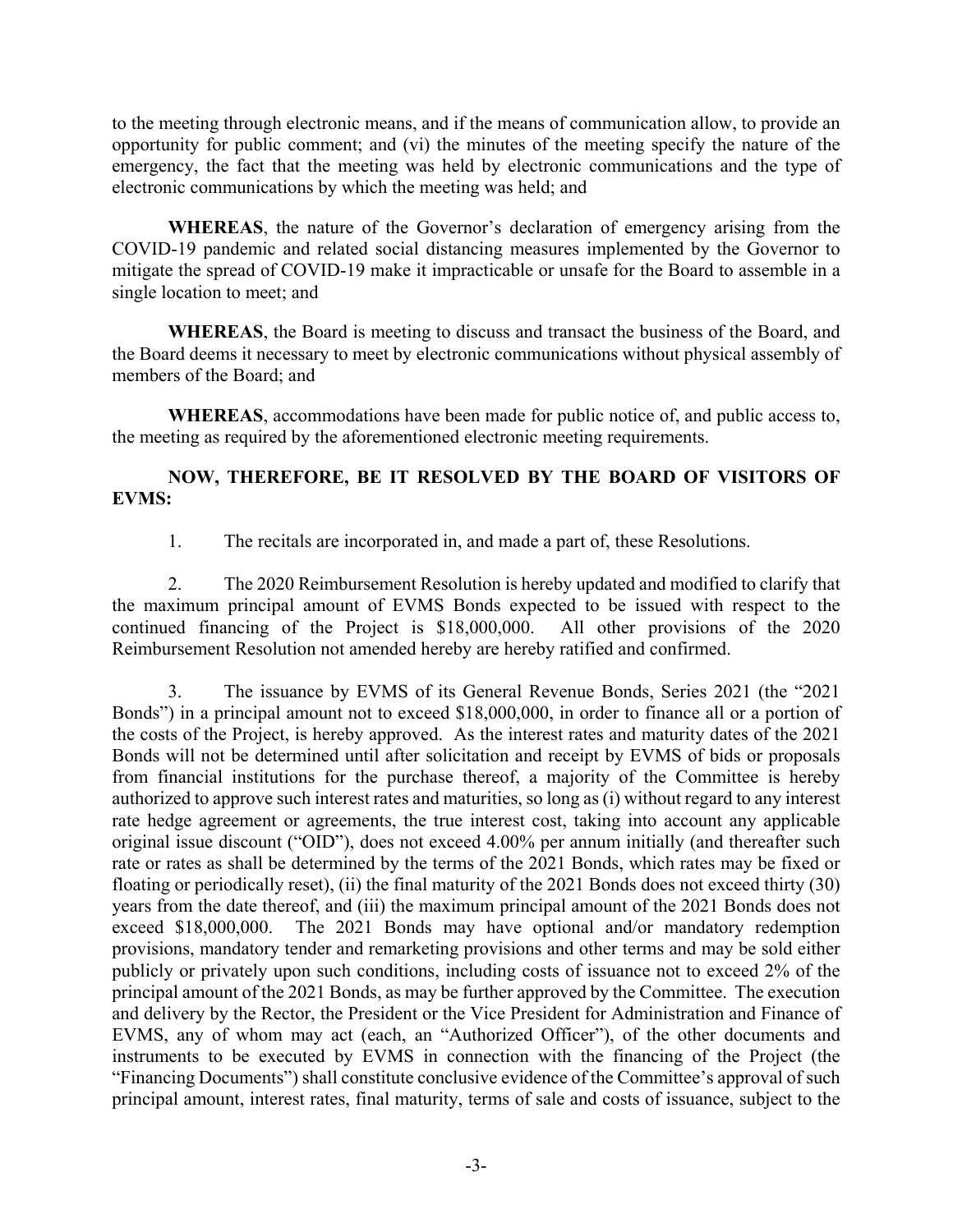foregoing limitations. It is contemplated that the issuance of the 2021 Bonds shall be effected under the terms and provisions of EVMS' Master Trust Indenture, including the execution and delivery of a Supplemental Indenture, and the Board authorizes the execution and delivery of an additional Supplemental Indenture (which shall constitute a Financing Document) in connection with the issuance of the 2021 Bonds.

4. Contingent upon the issuance and delivery of the 2021 Bonds as described above, no further new money draws shall be made under the 2018 Bond.

5. The Board hereby approves the modifications of the 2006 Bond and the issuance of 2006 Bond Refunding Bonds in connection therewith, consisting of revisions to the interest rate for the 2006 Bond, provided such modifications are consistent with the Modification Terms. The modifications shall be as generally set forth in a Supplemental Indenture in accordance with the applicable provisions of this Resolution, including the Modification Terms, and the Master Trust Indenture, which is hereby authorized and approved (the "2006 Modifications Supplemental Indenture"). It is intended that the 2006 Bond is to be "deemed designated" as a "qualified taxexempt obligation" pursuant to Section 265(b)(3) of the Internal Revenue Code of 1986, as amended (the "Tax Code"), subject to regulations thereunder.

6. The 2006 Modifications Supplemental Indenture and any 2006 Bond Refunded Bonds shall be executed and delivered as provided in this Resolution, the Master Trust Indenture and the 2006 Modifications Supplemental Indenture, and may contain such changes, insertions or omissions which do not materially adversely affect the interests of EVMS as may be approved by the Authorized Officers of EVMS executing and delivering such instrument and by counsel to EVMS, such approval to be evidenced conclusively by such execution and delivery by such Authorized Officer, all of the foregoing subject to the provisions of this Resolution and the Modification Terms.

7. Each Authorized Officer of EVMS is authorized to execute and deliver on behalf of EVMS such other instruments, documents or certificates and to do and perform such other things and acts as he shall deem necessary or appropriate to carry out the transactions authorized by this Resolution with respect to the 2006 Bond or contemplated by the 2006 Modifications Supplemental Indenture.

8. The 2006 Bond Refunding Bonds, if issued, shall be issued upon the terms established pursuant to this Resolution and as set forth in the Master Trust Indenture, as appropriately supplemented and shall be in the form approved by such Authorized Officer executing the same.

9. Any modification of the 2006 Bond shall be pursuant to this Resolution, in form and substance approved by such Authorized Officer executing such modification (such execution to be conclusive evidence of their approval) and in compliance with the Master Trust Indenture and the 2006 Modifications Supplemental Indenture thereto authorizing the issuance of the 2006 Bond. Any such modification shall constitute a supplement to the Master Trust Indenture and shall not constitute a novation of the 2006 Bond or EVMS' obligations under the Master Trust Indenture with respect thereto.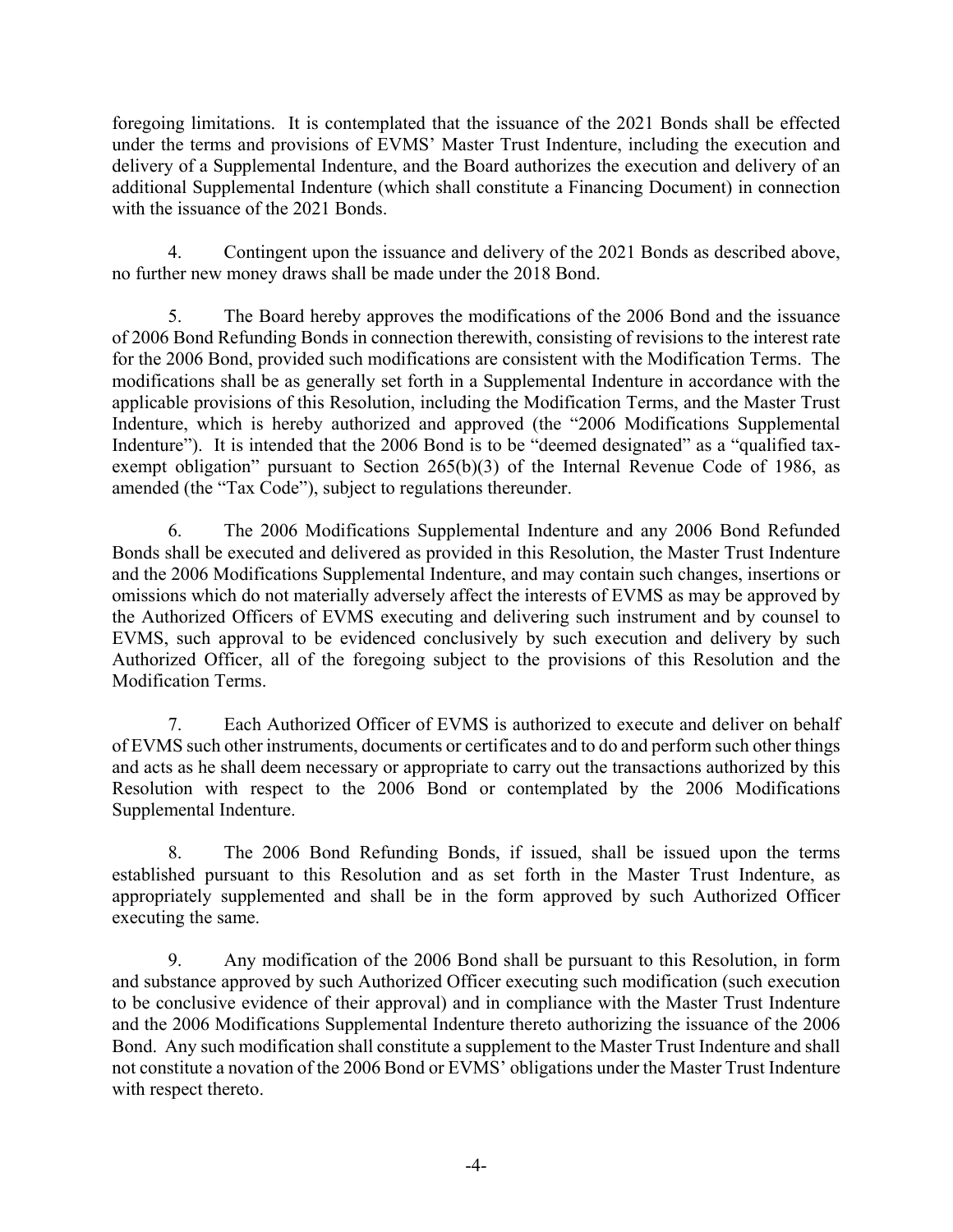10. The issuance by EVMS of its General Revenue Refunding Bonds in one or more series from time to time to provide funds to modify and/or refund the 2018 Bond or any portion thereof (the "2018 Refunding Bonds"), or in lieu thereof the modification by EVMS of the 2018 Bond, including any modification of the 2018 Bond to provide for the amortization of amounts that have been drawn and are currently outstanding, is hereby approved. As the interest rates and maturity dates of any 2018 Refunding Bonds has not yet been determined with the 2018 Lender, a majority of the Committee is hereby authorized to approve such interest rates and maturities, so long as (i) without regard to any interest rate hedge agreement or agreements, the true interest cost of any 2018 Refunding Bonds, taking into account any applicable OID, does not exceed 2.60% per annum initially (and thereafter such rate or rates as shall be determined by the terms of any 2018 Refunding Bonds, which rates may be fixed or floating or periodically reset), (ii) the final maturity of any 2018 Refunding Bonds does not exceed the final maturity date of the 2018 Bond, (iii) the average maturity of any 2018 Refunding Bonds does not exceed the average maturity of the 2018 Bond, and (iv) the maximum principal amount of any 2018 Refunding Bonds does not exceed the principal amount of the 2018 Bond.

11. The 2018 Refunding Bonds may have optional and/or mandatory redemption provisions, mandatory tender and remarketing provisions and other terms as may be further approved by the Committee. The execution and delivery of the other documents and instruments to be executed by EVMS in connection with any 2018 Refunding Bonds (the "2018 Bond Refunding Documents") by EVMS shall constitute conclusive evidence of the Committee's approval of such principal amount, interest rates, final maturity and terms of sale, subject to the foregoing limitations. It is contemplated that any such refunding or modification shall be effected under the terms and provisions of EVMS' Master Trust Indenture, including the applicable Supplemental Indenture for the 2018 Bond, and the Board authorizes the execution and delivery of additional or amended Supplemental Indentures (which shall constitute 2018 Bond Refunding Documents) to effect any such refunding or modification.

12. The Board hereby appoints Rear Admiral Robert Bianchi, Dr. Betty Bibbins, Ms. Sarah Bishop, Dr. Alan Wagner, the President of EVMS, and the Vice President for Administration and Finance of EVMS, as members of the Committee to supervise the planning and implementation of the Project, negotiate and authorize the issuance of the 2021 Bonds, the modification and/or refunding of the 2018 Bonds, and authorize the issuance of any 2018 Refunding Bonds. The Committee is authorized and directed to prepare, or to have prepared, such disclosure and offering documents as may be necessary or desirable to offer, issue and sell the 2021 Bonds or any 2018 Refunding Bonds for the benefit of EVMS and to authorize each Authorized Officer to enter into and execute and deliver the 2021 Bonds and any 2018 Refunding Bonds and such other agreements, documents, instruments and certificates and to take such other actions, as may be necessary or desirable in connection therewith, including the solicitation and selection of a lending institution or institutions to purchase the 2021 Bonds or any 2018 Refunding Bonds, to provide instruments of credit enhancement, or an entity to market the bonds, and any amendments or modifications to existing hedge or swap agreements or instruments with respect to the 2018 Bonds and to approve any required corporate resolutions pertaining to same as may be required by the applicable swap counterparty; provided, however, that nothing in this Resolution shall authorize the Committee or such Authorized Officers to mortgage, pledge, grant a security